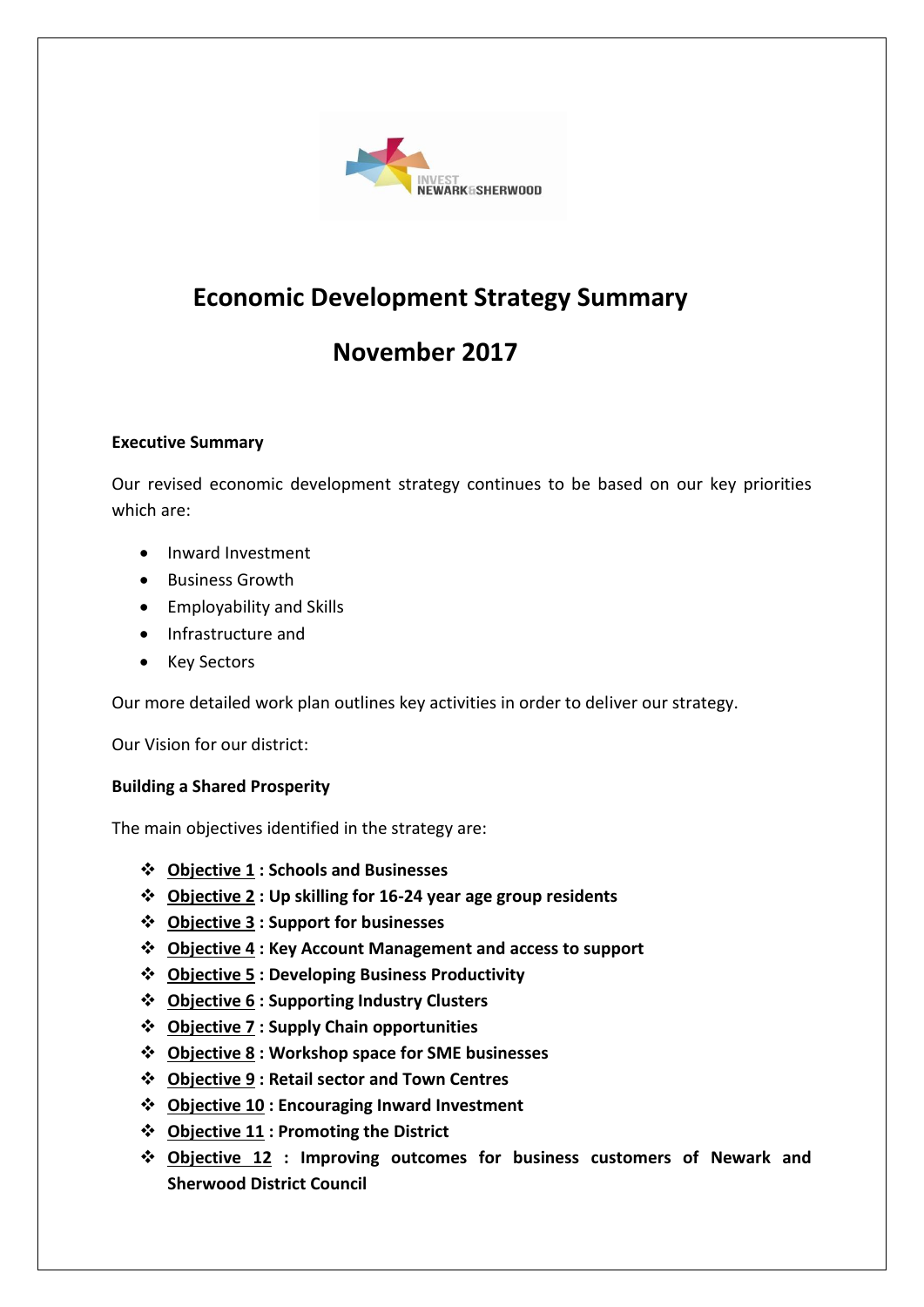

#### **Economic Development Strategy**

#### **2.0 Background Information**

2.1 Following the agreement of the Economic Development Committee it was agreed that a review of the strategy take place. A workshop was held with Members on 13 September 2017 to discuss the Economic Development Strategy moving forwards.

#### **3.0 Strategic Summary of our strategy**

3.1 As with any local Economic Development Strategy, it is crucial to ensure understanding of the current situation and that actions are planned and delivered in partnership with other organisations. The vision is agreed and so are the key priorities. Projects planned throughout the financial year relevant to the objectives are detailed in this report and provide a context for robust review of the strategy during the year ahead. Further detailed plans to achieve our objectives will be developed throughout the years ahead.

#### **Objective 1 : - Schools and Businesses**

To encourage the Newark and Sherwood Secondary Schools to partner with Newark and Sherwood District Council in order to improve the links with business and develop a clearer understanding of how the Council can assist the schools in raising both educational attainment levels, interpersonal skills and career aspirations. To also further develop further links with Primary Schools in the district, particularly focusing on Years 5 & 6 in terms of business related projects. An opportunity to meet with senior members and officers may be an appropriate starting point for developing this approach.

## **Objective 2 : - Up Skilling for 16-24 year age group residents**

To develop partnerships with relevant agencies in order to facilitate upskilling 16-24 Years Residents as skill levels are lower and unemployment is higher within for people in this age range. To also partner to deliver any programmes that offer opportunities to help people gain additional skills and qualifications in this age range. This will assist in attracting new businesses to the district and to enhancing the resilience of the district in times of economic uncertainty.

## **Objective 3 : - Support for businesses**

To commission research to investigate aspects such as productivity rates in the district, the current situation regarding small and medium size (SME) business survival rates.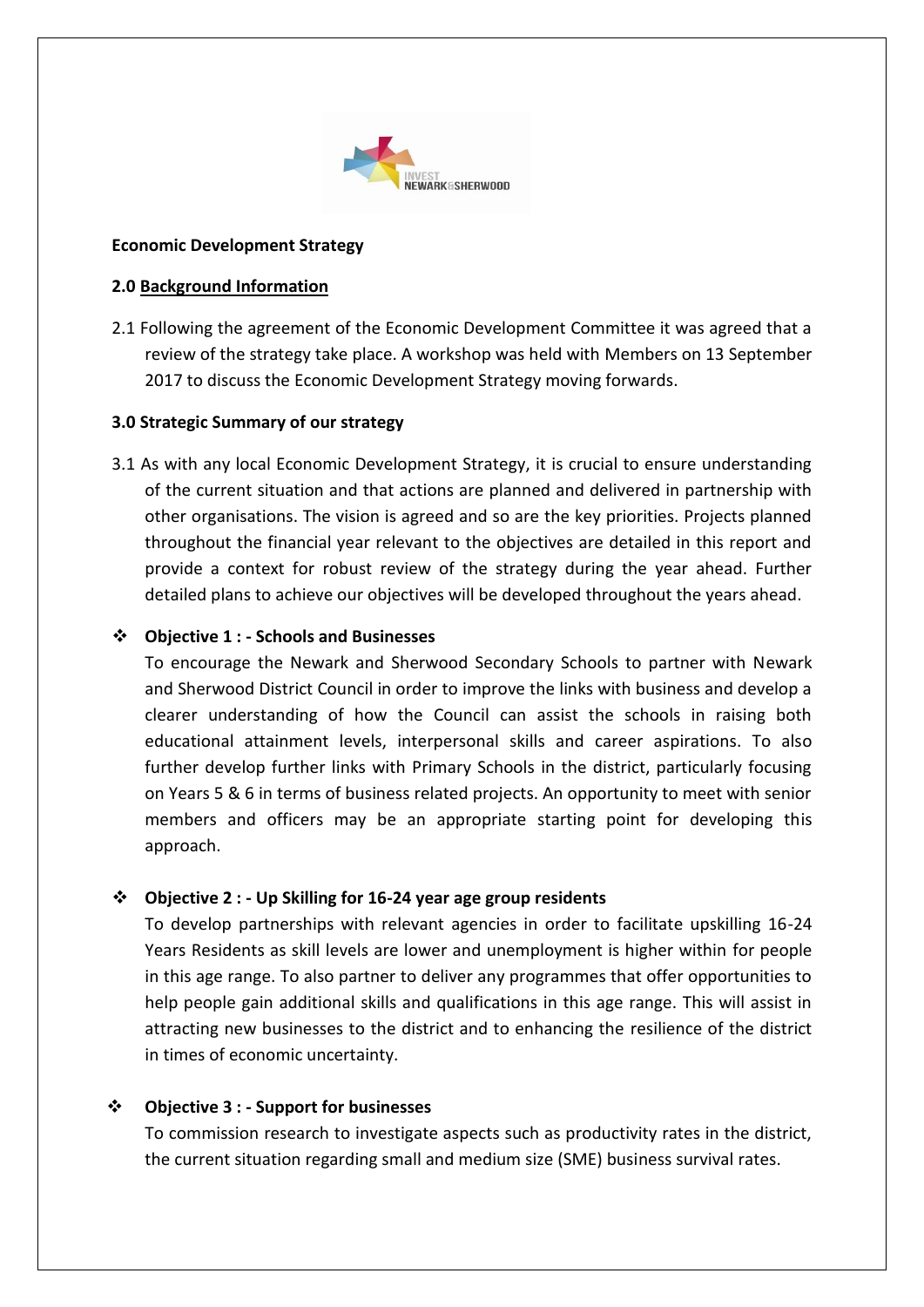

Where appropriate to work with partners or commission coaching and mentoring to support businesses in the district.

## **Objective 4 : - Key Account Management & access to support**

To continue to deliver a key account management role for larger businesses in the district and where possible provide support and signposting for SME's in the district.

## **Objective 5 : - Developing Business Productivity**

Through the Productivity workshop which was held on 2/11/17 to understand how best practice from the larger, successful businesses in the district can be disseminated to small and growing businesses.

## **Objective 6 : - Supporting Industry Clusters**

To assess the opportunity to provide workshops for industry specific clusters, facilitated by an expert in order to assist in strengthening businesses in the district. To also encourage mentoring between businesses in order to assist in development and share good practice.

## **Objective 7 : - Supply Chain opportunities**

Through key account management activities, to develop an in depth understanding of the supply chain requirements for the larger businesses in the district and in turn assist smaller businesses in providing these requirements.

#### **Objective 8 : - Workshop space for SME businesses**

Undertake further research to establish the demand for flexible workshop space in Newark and if appropriate partner with other organisations in order to provide workshop space for businesses (probably 3,000 – 5,000 sq ft). From current knowledge this space is required and, as there is little speculative build in the current climate, the Council can support business by stimulating demand and providing expansion space for fledging businesses.

## **Objective 9 : - Retail sector and Town Centres**

To partner with relevant organisations to support work to ensure our Town Centres remain vibrant. In particular to consider actions relating to Empty Shops and absentee landlords.